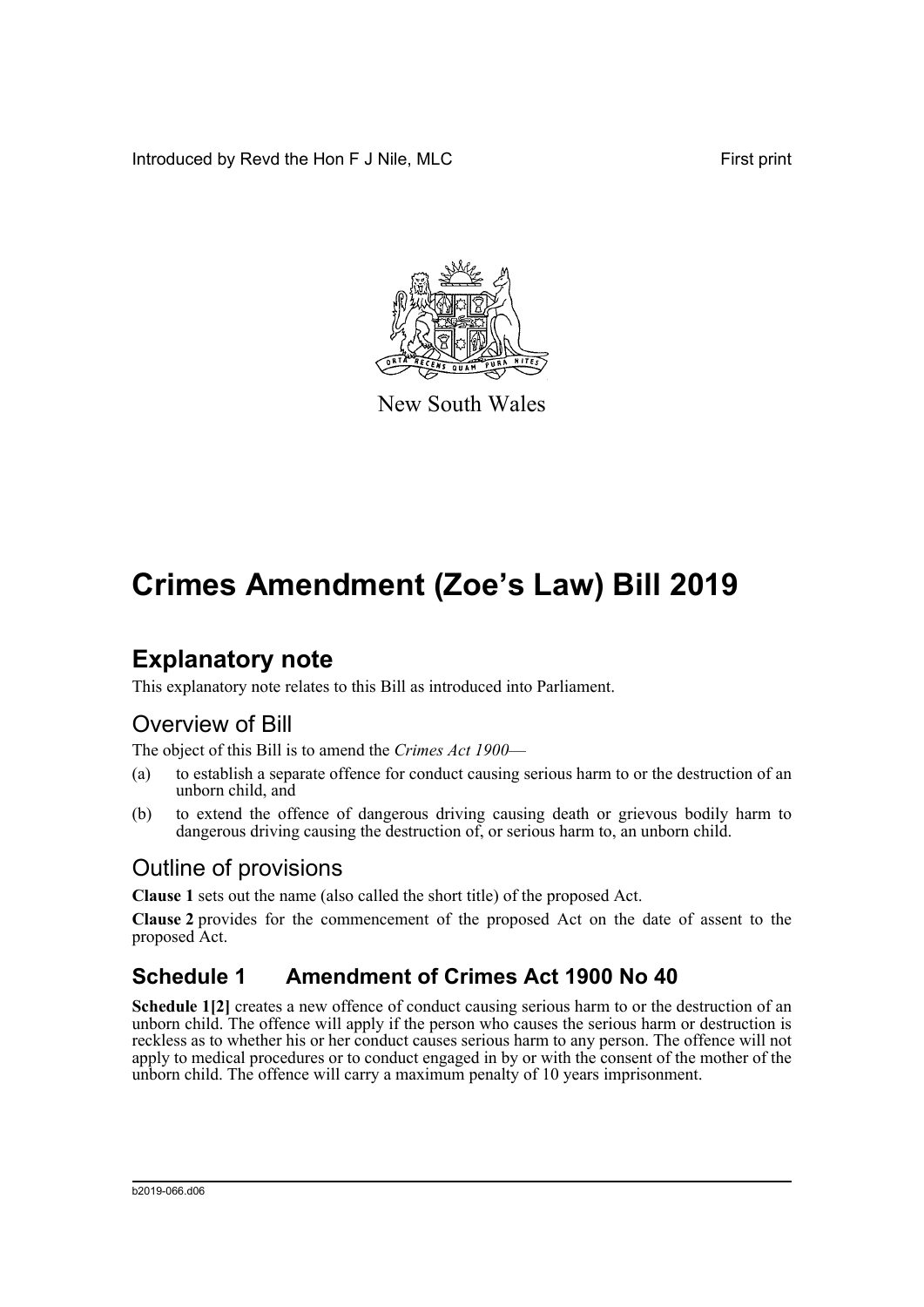**Schedule 1[1]** amends the definition of *Grievous bodily harm* so that it no longer includes the destruction of the foetus of a pregnant woman. Conduct causing that harm will be covered by the new offence described above.

**Schedule 1[3]** extends the offence of dangerous driving occasioning death or grievous bodily harm so that it applies to dangerous driving causing the destruction of, or serious harm to, an unborn child. **Schedule 1[4]** defines *unborn child* for the purposes of that extension.

**Schedule 1[5]** ensures that dangerous driving occasioning death or grievous bodily harm is an alternative verdict for a charge of recklessly harming or destroying an unborn child.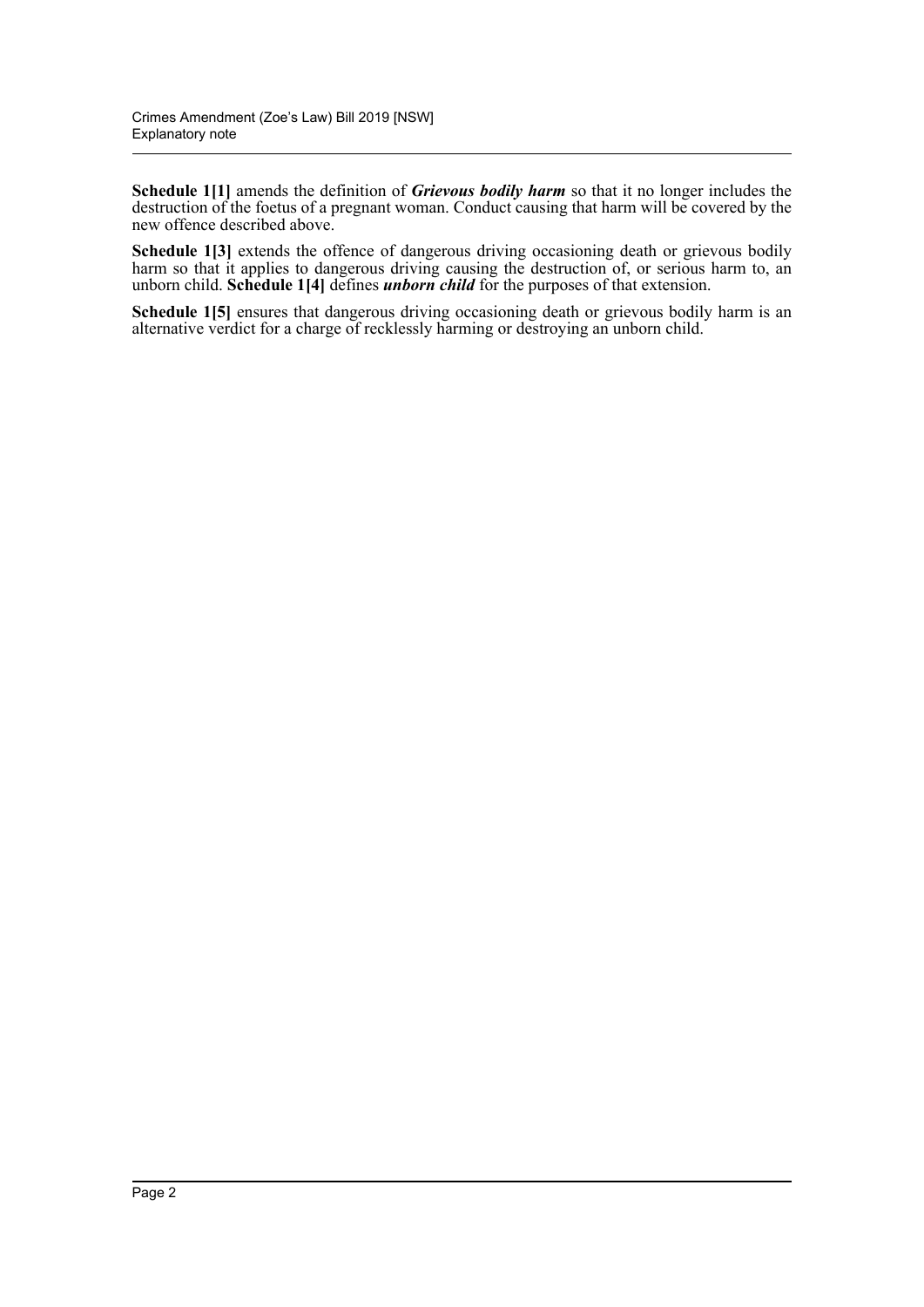Introduced by Revd the Hon F J Nile, MLC First print



New South Wales

# **Crimes Amendment (Zoe's Law) Bill 2019**

### **Contents**

|            |   |                                           | Page |
|------------|---|-------------------------------------------|------|
|            | 1 | Name of Act                               |      |
|            |   | 2 Commencement                            |      |
| Schedule 1 |   | <b>Amendment of Crimes Act 1900 No 40</b> |      |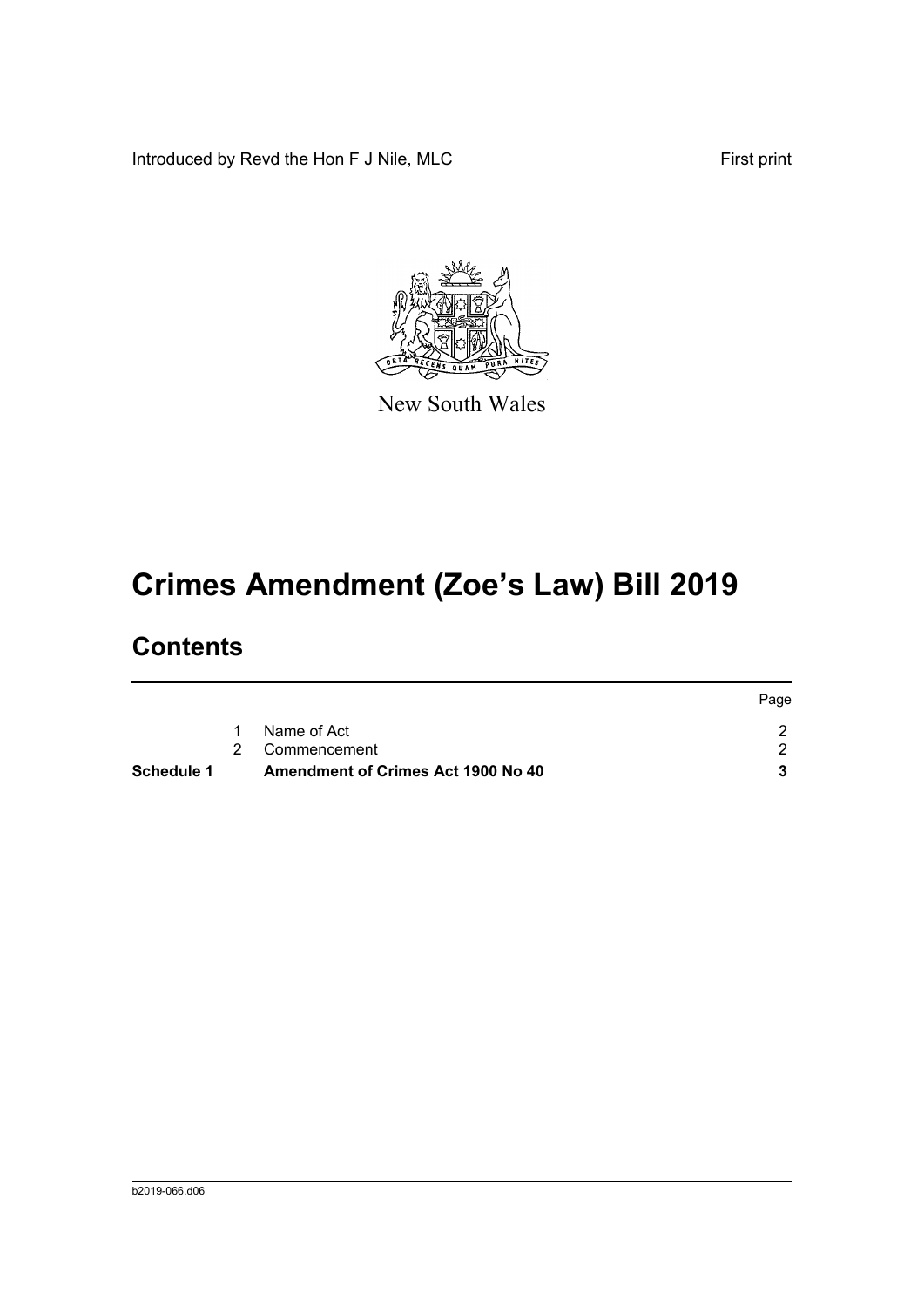

New South Wales

## **Crimes Amendment (Zoe's Law) Bill 2019**

No , 2019

#### **A Bill for**

An Act to amend the *Crimes Act 1900* to prohibit conduct that causes serious harm to or the destruction of an unborn child; and for other purposes.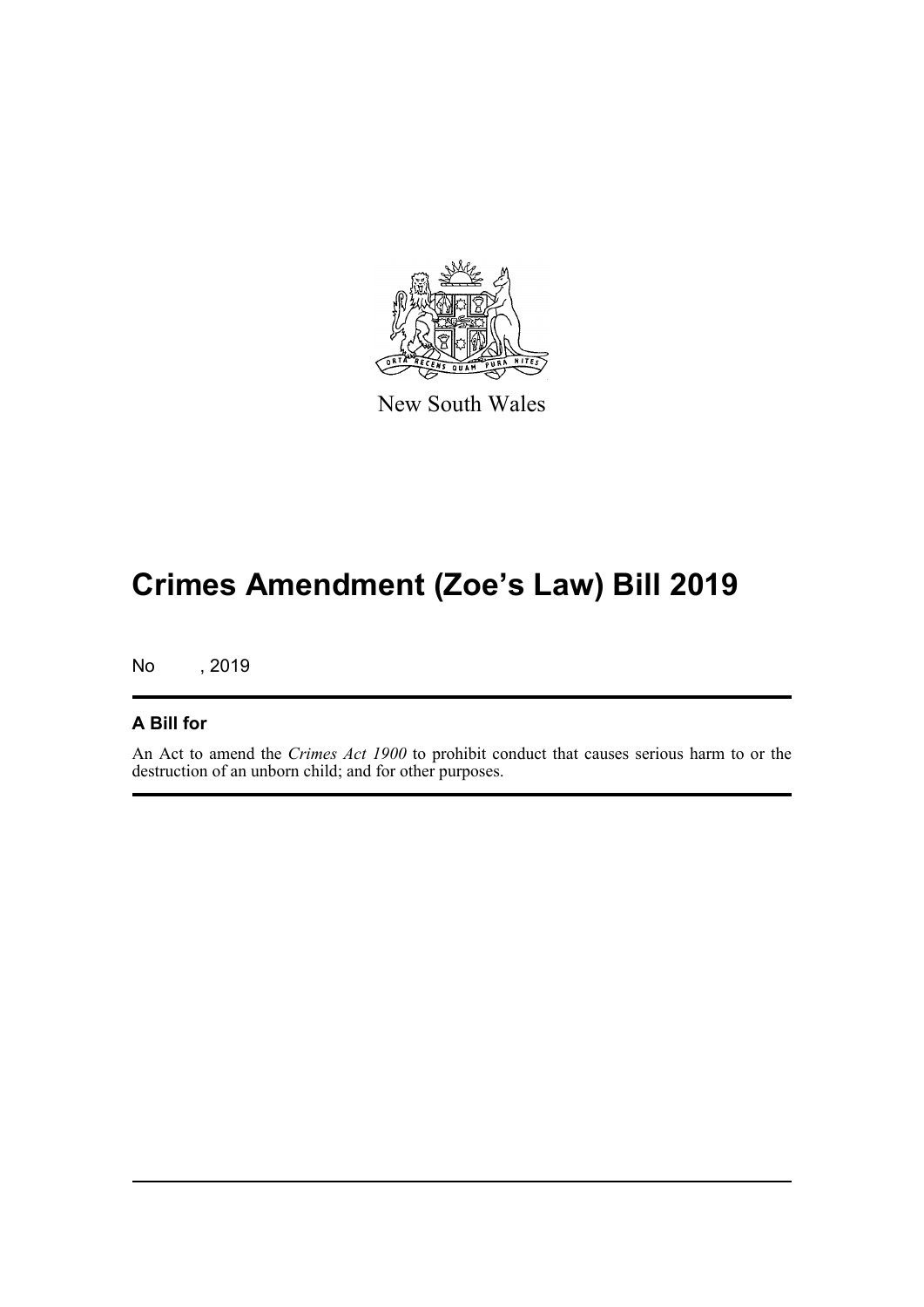<span id="page-4-1"></span><span id="page-4-0"></span>

| The Legislature of New South Wales enacts—             |               |
|--------------------------------------------------------|---------------|
| Name of Act                                            | $\mathcal{P}$ |
| This Act is the Crimes Amendment (Zoe's Law) Act 2019. | 3             |
| <b>Commencement</b>                                    | 4             |
| This Act commences on the date of assent to this Act.  | 5             |